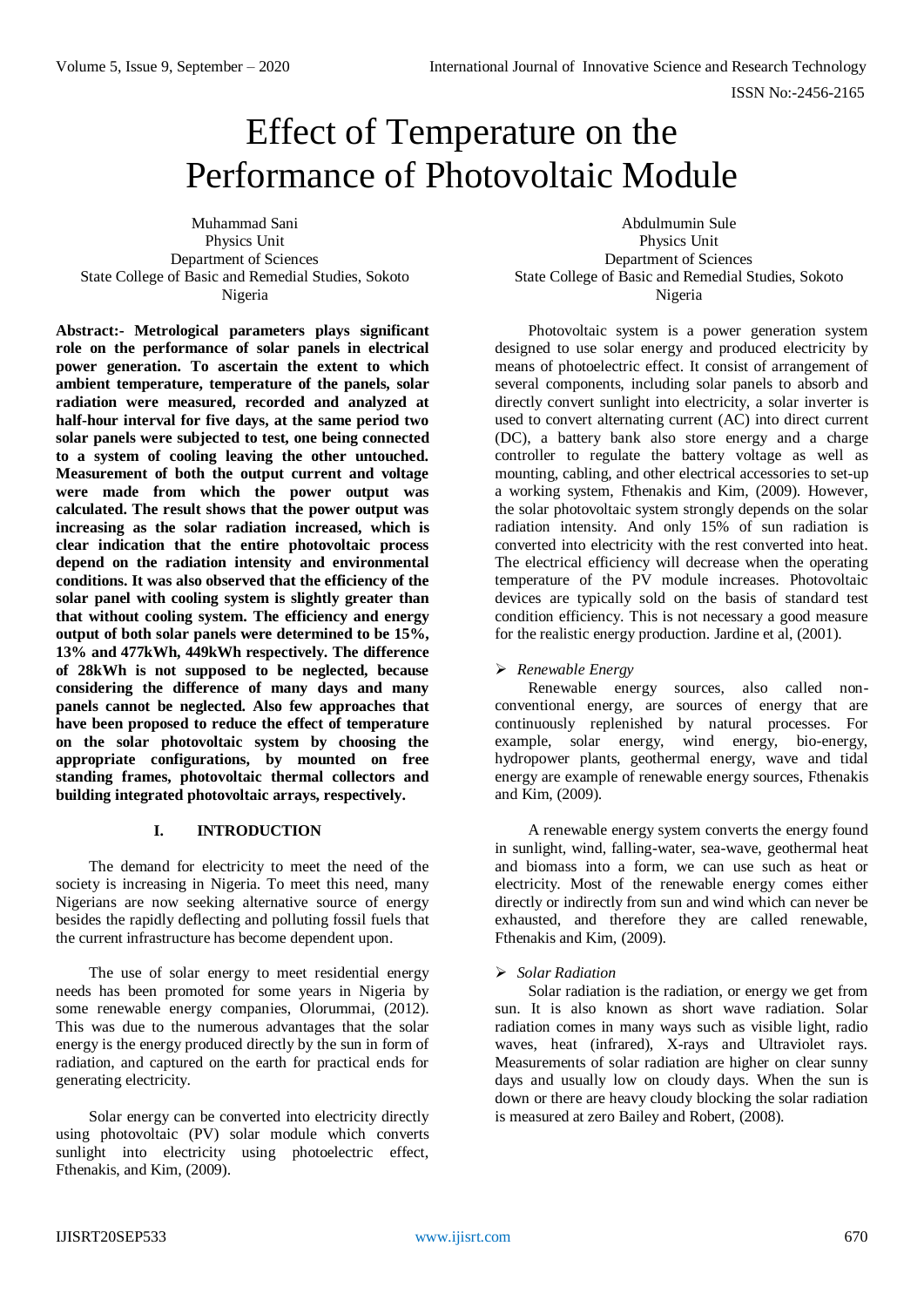ISSN No:-2456-2165

Solar radiation is the total frequency spectrum of electromagnetic radiation produced by the sun. This spectrum covers visible light and near visible radiation, such as X-rays, ultraviolet, infrared radiation and radio waves. Also solar radiation is radiant energy emitted by the sun, particularly electromagnetic energy Bailey and Robert ,(2008).

## *Component Of Solar Radiation*

- Direct solar radiation: it also called "Direct Beam radiation" it is used to describe solar radiation traveling on a straight line from the sun down to the surface of the earth, Bailey and Robert, (2008).
- Diffuse solar radiation: diffuse solar radiation describes the sunlight that has been scattered by air molecules and particle in the atmosphere such as aerosol and still made it down to the surface of the earth, Bailey and Robert, (2008).

## *Heat And Temperature*

Heat and temperature easy to observe but are rather difficult to describe and fully understood. For example, in solar heating field we typically speak of strong heat and stored heat, but thermodynamically heat cannot be stored. Rather heat is an interaction and classes to exist once an energy-transfer process stops.

Temperature is not a measure of energy, but the temperature of an object is related to the amount of motion energy an average molecule has. The faster the average molecule is moving the higher the temperature of the object. This means that in some ways the temperature of an object is related to how much internal energy the object contains, since both temperature and internal energy are related to motion energy. But temperature is average "average" energy and internal energy is total energy, Bashir and Sambo, (1999).

## *Efficiency Of The Solar Cell*

Solar cell efficiency is the ratio of the electrical output of a solar cell to the incident energy in the form of sunlight. The energy conversion (n) of a solar cell is the percentage of the solar energy to which the solar cell is expose that is converted into electrical energy. Efficiency is calculated by dividing s cell's power output (in watt) at its maximum power point (Pm) by the input light (E, in W/m2) and the surface area of the solar cell (Ac in m2).

## η=Pm/E.A……………….………………………………… …………….…………………………..i

Where n is the energy conversion efficiency, Pm is the maximum power point, E is the input light, and A is the surface area of the solar cell.

## *Fill Factor (Ff)*

The fill factor (FF) is essentially a measuring of the quality of solar cell. It is calculated by comparing the maximum power to the theoretical power (PT) that would be output at both the open circuit voltage and short circuit current where:

| FF                   | $\equiv$ $\equiv$ | $Pmax/P_T$ | $\alpha = 1$ | Imp.V <sub>MP</sub> /I <sub>SC</sub> .Voc |  |
|----------------------|-------------------|------------|--------------|-------------------------------------------|--|
| $\ddot{\phantom{a}}$ |                   |            |              |                                           |  |
| $\dots$ 11           |                   |            |              |                                           |  |

## *Thermodynamics Of The System*

Thermodynamics is the branch of natural science concern with heat and its relation to other forms of energy and work. Thermodynamics is the study of amount of energy moving in and out of the systems.

The thermodynamics in the process of water cooling of solar cell in this paper is water in the tank flows from the tank down through the PVC pipes to copper pipe beneath the solar panel, at certain time when the solar panel gets hot, the water start to absorb some amount of heat from the solar panel which tends to reduce some amount of heat absorbed by the panel to the copper pipe, and from the copper pipe to the water tank, which makes the water becomes hot and start to rise up. Because denser water goes up while the less denser comes down to the pipe, the process is continuous with the hot water coming back to the tank as a continuous process.

DU=DQ+

# DW……………………………...…………………………

…………………………...…iii Q is the charge

U is the internal energy and W is the work done.

Photovoltaic (PV) is a method of generating electrical power by converting solar radiation into direct current electricity using a solar cell p-n junction semiconductors that produces the photoelectric effect. It is not the heat required from the sun but the amount of irradiation available (Aldo Vieira Da Rosa, 2005).

# *Photoelectric Effect*

The photoelectric effect was first noted by a French physicist, Edmund Bequerel, in (1839), who found that certain materials would produce small amounts of electrical current when exposed to light. The theory of the solar cell is the solar effect of semiconductor material. The solar effect is a phenomenon that the semiconductor material absorbs the solar energy, and then the electron-hole excited by the photon separates and produces electromotive force.

## *Photovoltaic Cell*

The basic unit of a photovoltaic system is (PV) cell also called solar cell. It is a semiconductor device that can convert sunlight into direct electrical current (DC). When sunlight shines on PV/solar cell, it may be reflected, absorbed or passed through. But only the absorbed sunlight generates electricity Aldo Vieira Da Rosa, (2005).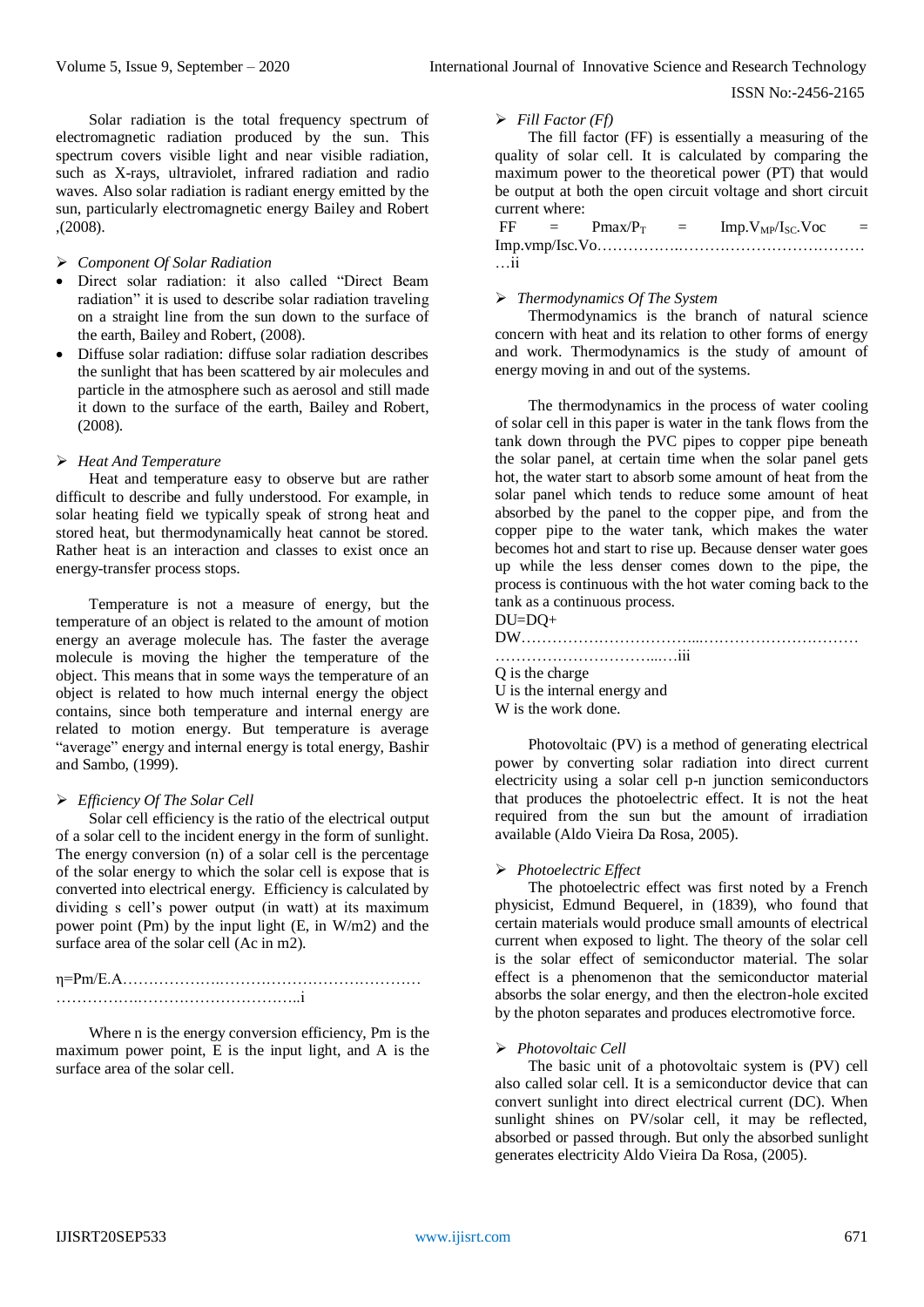

Fig 1:- A Solar Photovoltaic Cell **(**[Http://org.ntnu.no/solarcell/pages/hiztory.php\)](http://org.ntnu.no/solarcell/pages/hiztory.php)

A solar cell also called photovoltaic cell is a semiconductor p-n junction device, a semiconductor p-n junction is form when a crystal of p-type material are brought into conjunction with the crystal of n-type material such that the junction represent perfect continuation of the lattice even in the unexcited state, i.e. all subatomic particle are in constant motion due to thermal energy, as such that any increase in temperature causes the release of further electrons and holes due breaking of covalent bond.

## *Effect Of Temperature On The Performance Of Photovoltaic Module*

Like all other semiconductor devices, solar cells are sensitive to temperature. Increase in temperature reduce the band gap of a semiconductor, thereby effecting most of the semiconductor material parameters. The decrease in the band gap of a semiconductor with increasing temperature can be viewed as increasing the energy of the electron in the material. Lower energy is therefore needed to break the bond in the bond model of a semiconductor. Therefore increase in temperature reduce the band gap in a solar cell, the parameter most affected by an increase in temperature is the open-circuit voltage. Thus this reduced the output power and the efficiency of photovoltaic module.

# *Experimental Methods*

The experimental setup was designed to investigate how temperature affects the output power and efficiency of PV panels during operation. Two 160W polycrystalline solar modules were used in the experiment to determine the open circuit voltage (voc) and the short circuit current (isc) of the two polycrystalline solar panels. With one of the PV having water cooling system under and other has no cooling system in other to know how temperature affects both of them. An array of copper pipes that allow the water to flow through was attached underneath one of the PV module, the pipes were welded in such a way there is no any leakage of water within the pipes.

A continuous flow of water occur in this experiment, where the PVC pipes were connected from the water tank by the use of elbow and sockets to the copper pipes which are underneath the solar panel. The experiments were conducted from 8:00am to 5:00pm for five days. A Pyranometer was used to capture global solar irradiance. Temperature measurements are important in this experiment and therefore calibrated T-type thermocouples were utilized. In the experiment, PV current, PV voltage, temperature of the two panels, temperature of the pipes, temperature of water in the tank, ambient temperature, wind speed, and solar irradiance were collected.

| <b>Parameter</b>                     | value                 |
|--------------------------------------|-----------------------|
| Maximum power (PM)                   | 160W                  |
| Maximum power voltage (vmp)          | 36.663V               |
| <b>Maximum power current (Imp)</b>   | 4.370A                |
| Open circuit voltage (voc)           | 44.322V               |
| Short circuit current (Isc)          | 4.677A                |
| Maximum system operating voltage (v) | 1000V                 |
| <b>Fuse series rating</b>            | 15A                   |
| <b>Cell technology</b>               | Poly-Si               |
| <b>Application class</b>             | Class A               |
| <b>Standard test condition (stc)</b> | 25'C, 1.5Am, 1000W/M2 |

Table 1:- Electrical Characteristics of PV Module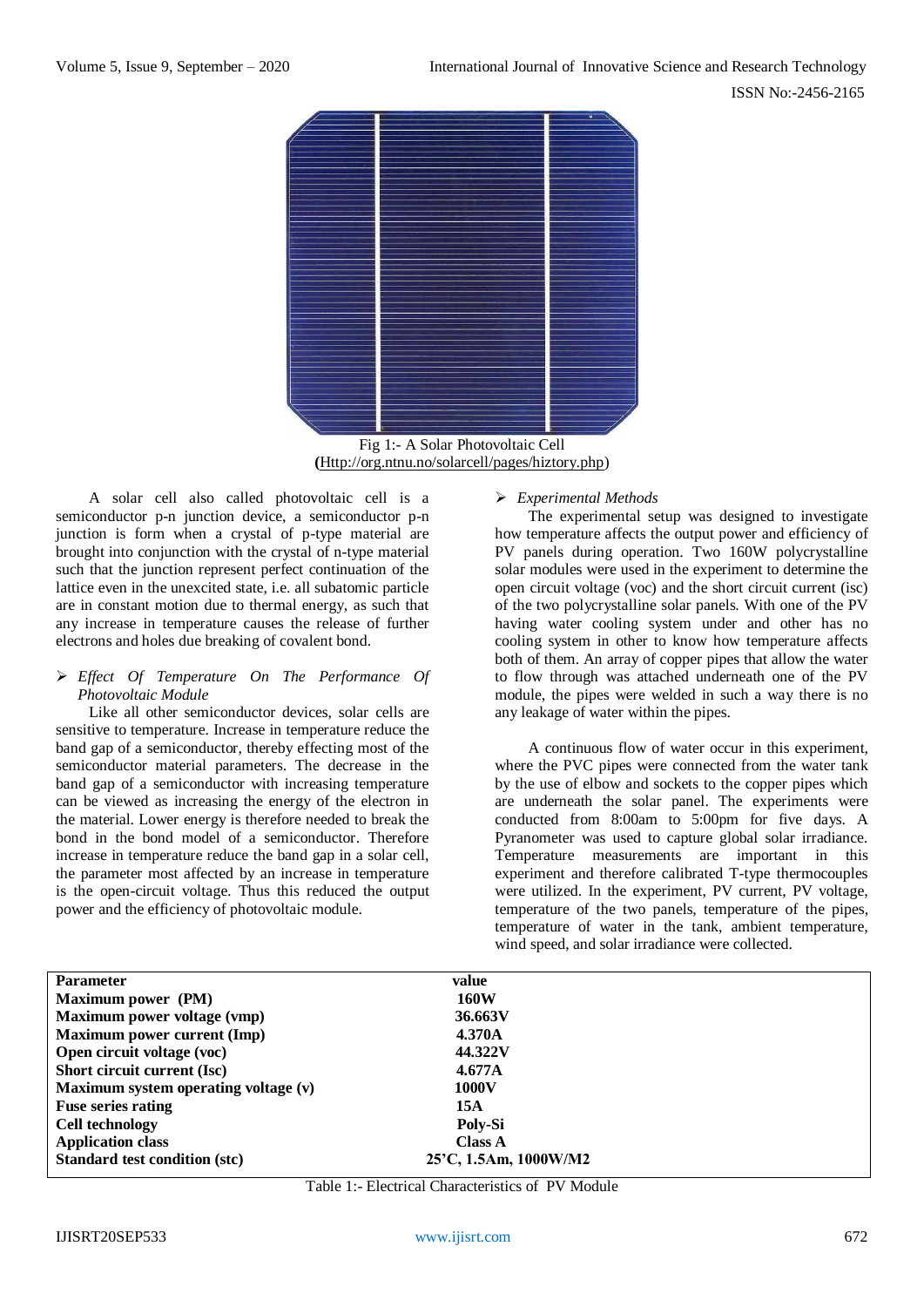

PV with cooling system



PV without cooling system

Fig 2:- 160W polycrystalline PV modul

# **II. RESULT AND DISCUSSION**

The average result for various temperature such as temperature of water tank  $(T_{WT})$ , temperature of the copper pipe (Tc), Ambient temperature  $(T_A)$ , temperature of PV with cooling system (Tpc) and temperature of PV without cooling system (Tpw), solar radiation and open circuit voltage, short circuit current for five days which started from 8:00am-5:00pm daily was recorded and the output power and efficiency for both modules was also calculated as shown in the Table 2 and 3 below.

| <b>Average of various Temperatures</b> |          |          |       |           |          |  |
|----------------------------------------|----------|----------|-------|-----------|----------|--|
| <b>TIME</b>                            | $T_{PW}$ | $T_{PC}$ | $T_A$ | $\rm T_C$ | $T_{WT}$ |  |
| 8:00am                                 | 30.10    | 29.30    | 28.5  | 26.16     | 23.20    |  |
| 8:30am                                 | 34.27    | 31.37    | 36.36 | 27.60     | 24.10    |  |
| 9:00am                                 | 38.27    | 39.67    | 40.77 | 35.73     | 26.63    |  |
| 9:30am                                 | 41.13    | 45.13    | 45.43 | 38.87     | 27.33    |  |
| 10:00am                                | 46.43    | 47.67    | 46.90 | 43.23     | 30.43    |  |
| 10:30am                                | 49.80    | 48.27    | 44.0  | 44.67     | 31.30    |  |
| 11:00am                                | 52.70    | 52.47    | 47.27 | 45.53     | 32.50    |  |
| 11:30am                                | 55.06    | 52.53    | 50.87 | 48.47     | 34.23    |  |
| 12:00pm                                | 56.40    | 51.51    | 53.90 | 51.0      | 35.20    |  |
| 12:30pm                                | 57.97    | 47.57    | 51.30 | 51.80     | 36.60    |  |
| $1:00$ pm                              | 57.53    | 51.33    | 40.40 | 52.47     | 37.10    |  |
| 1:30 <sub>pm</sub>                     | 58.43    | 54.23    | 44.90 | 49.43     | 38.13    |  |
| 2:00 <sub>pm</sub>                     | 58.10    | 50.30    | 48.47 | 50.67     | 38.93    |  |
| 2:30 <sub>pm</sub>                     | 63.70    | 46.33    | 52.63 | 50.53     | 38.73    |  |
| 3:00 <sub>pm</sub>                     | 50.57    | 43.13    | 46.27 | 49.60     | 40.0     |  |
| 3:30pm                                 | 45.23    | 40.0     | 39.0  | 44.37     | 39.67    |  |
| 4:00 <sub>pm</sub>                     | 42.90    | 34.30    | 36.87 | 42.30     | 38.20    |  |
| 4:30 <sub>pm</sub>                     | 38.47    | 33.20    | 36.53 | 36.70     | 36.70    |  |
| 5:00pm                                 | 35.97    | 33.57    | 36.27 | 36.50     | 35.83    |  |

Table 2:- Average values for various temperatures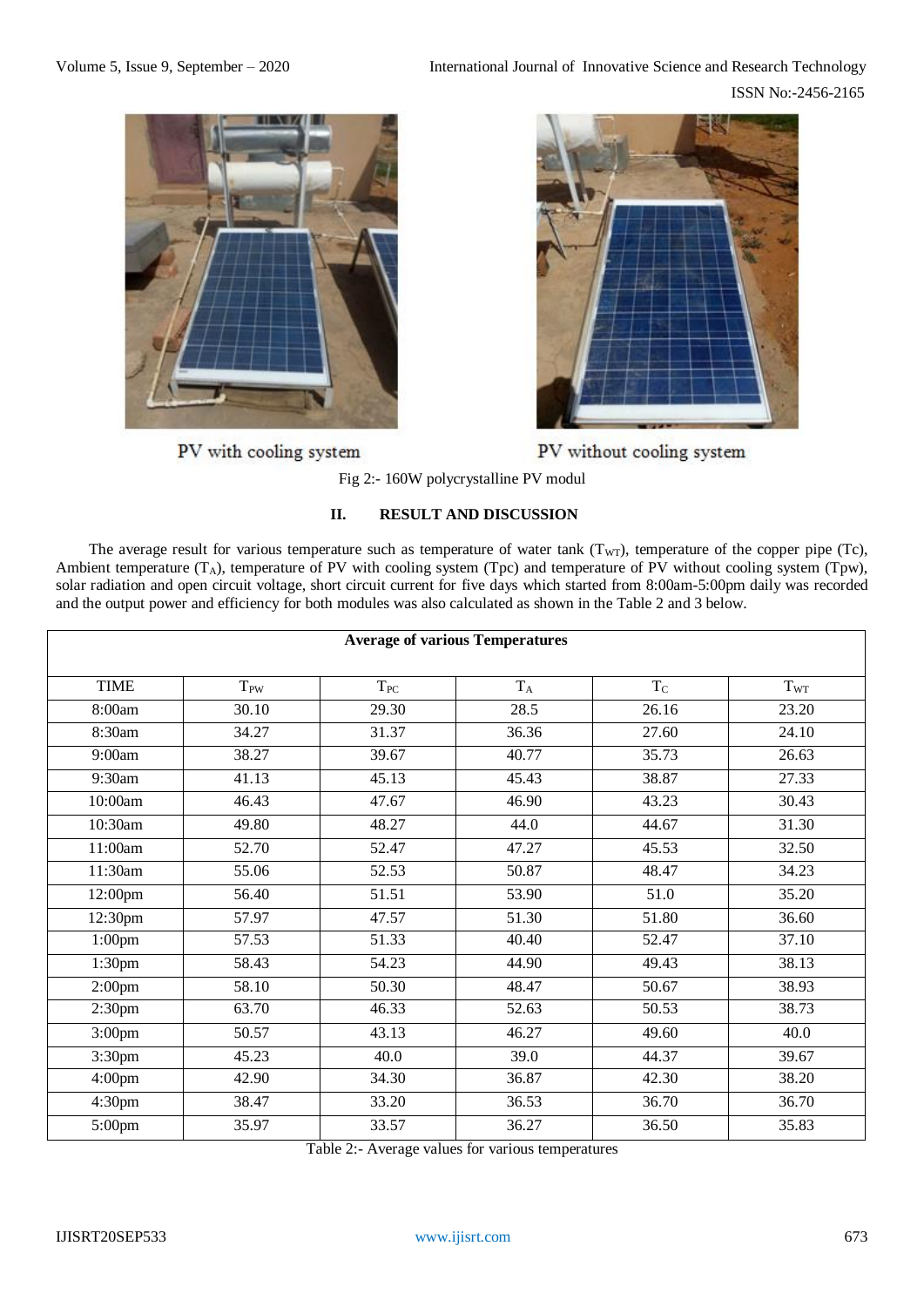

Fig 3:- Graph of various temperature against local time

| Time               | Solar<br>rad(E) | $V_1$ | V <sub>2</sub> | I <sub>1</sub> | I <sub>2</sub> | $P_1$  | P <sub>2</sub> | $\eta_1$ | $\eta_2$ |
|--------------------|-----------------|-------|----------------|----------------|----------------|--------|----------------|----------|----------|
|                    |                 |       |                |                |                |        |                |          |          |
| 8:00am             | 336             | 27.20 | 24.24          | 1.31           | 2.08           | 62.83  | 50.41          | 0.09     | 0.12     |
| 8:30am             | 386             | 28.35 | 25.18          | 1.85           | 2.95           | 75.41  | 74.28          | 0.10     | 0.15     |
| 9:00am             | 513             | 32.41 | 31.82          | 3.04           | 3.95           | 98.52  | 125.69         | 0.16     | 0.19     |
| 9:30am             | 685             | 33.42 | 33.35          | 3.39           | 3.34           | 146.71 | 111.39         | 0.17     | 0.18     |
| 10:00am            | 643             | 34.32 | 33.56          | 4.74           | 3.97           | 162.68 | 133.23         | 0.18     | 0.18     |
| 10:30am            | 737             | 34.49 | 34.38          | 4.18           | 4.79           | 171.16 | 164.58         | 0.19     | 0.18     |
| 11:00am            | 801             | 36.80 | 34.71          | 4.06           | 4.07           | 149.40 | 141.27         | 0.19     | 0.17     |
| 11:30am            | 848             | 36.41 | 34.16          | 4.38           | 4.06           | 159.48 | 138.69         | 0.20     | 0.17     |
| 12:00pm            | 902             | 36.84 | 32.72          | 4.31           | 4.98           | 177.20 | 162.94         | 0.20     | 0.16     |
| 12:30pm            | 953             | 34.80 | 33.34          | 4.96           | 5.06           | 172.60 | 168.70         | 0.19     | 0.16     |
| $1:00$ pm          | 999             | 36.45 | 32.48          | 5.01           | 5.27           | 182.61 | 171.16         | 0.19     | 0.15     |
| 1:30 <sub>pm</sub> | 991             | 36.45 | 29.45          | 4.38           | 6.33           | 195.94 | 186.42         | 0.18     | 0.15     |
| 2:00 <sub>pm</sub> | 879             | 36.06 | 28.80          | 4.13           | 5.80           | 148.93 | 167.04         | 0.18     | 0.14     |
| 2:30 <sub>pm</sub> | 805             | 35.18 | 20.15          | 3.43           | 5.50           | 155.84 | 110.82         | 0.17     | 0.13     |
| 3:00 <sub>pm</sub> | 715             | 33.79 | 29.36          | 3.68           | 3.87           | 124.34 | 113.62         | 0.15     | 0.13     |
| 3:30pm             | 558             | 35.18 | 32.57          | 2.79           | 2.89           | 90.75  | 94.13          | 0.13     | 0.13     |
| 4:00 <sub>pm</sub> | 389             | 33.53 | 39.52          | 0.68           | 0.86           | 50.86  | 94.05          | 0.12     | 0.12     |
| 4:30 <sub>pm</sub> | 253             | 32.56 | 29.76          | 0.57           | 0.73           | 17.42  | 21.73          | 0.09     | 0.06     |
| $5:00$ pm          | 176             | 29.58 | 28.199         | 0.50           | 0.55           | 14.79  | 15.50          | 0.05     | 0.05     |

Table 3:- Result for Average Solar Radiation (E), Electrical parameters and Efficiencies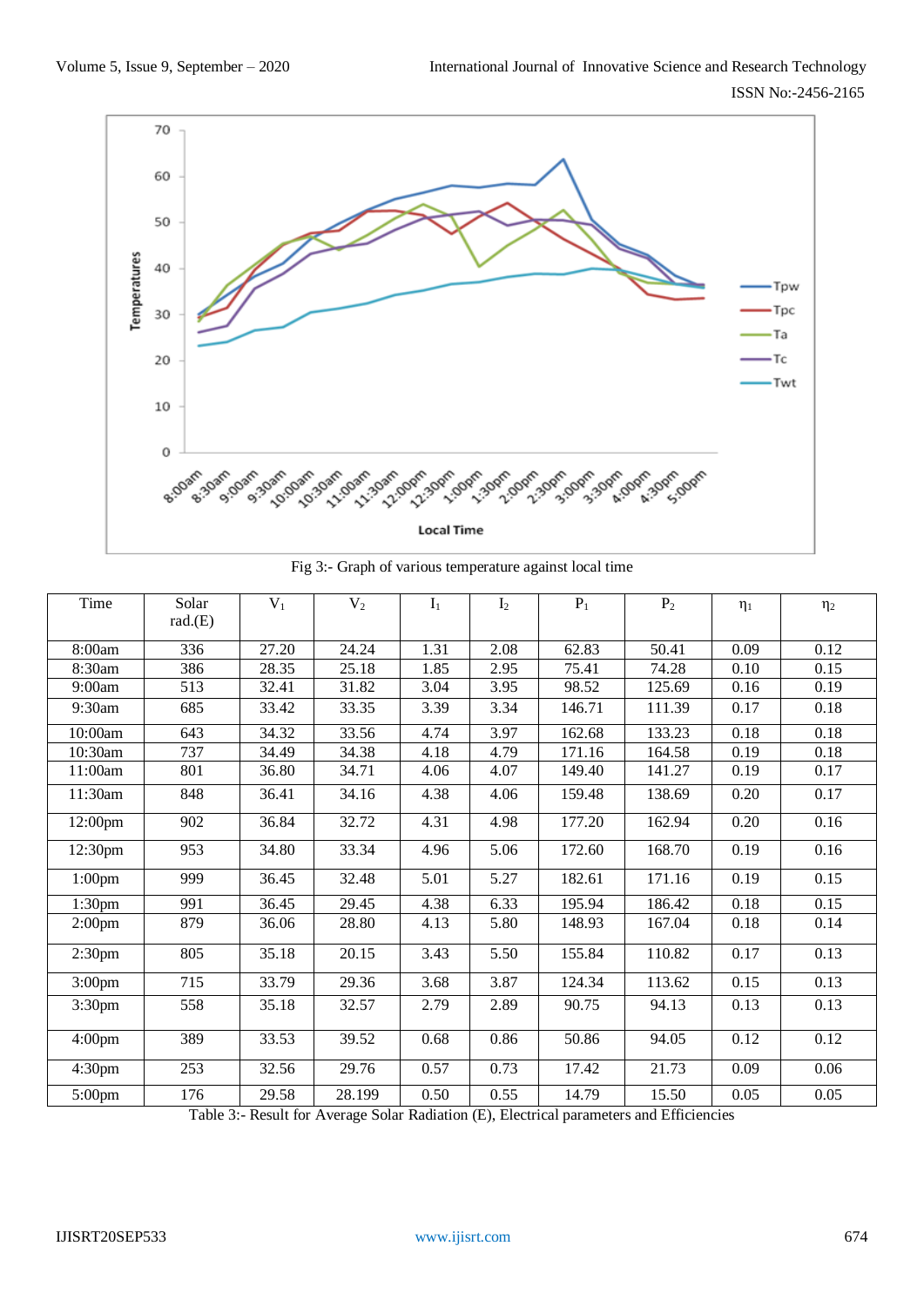

Fig 4:- Graph of power against local time



Fig 5:- Graph of efficiencies against local time

| The length of the panel was measured using meter          | While the power input is:                                      |  |  |  |  |  |
|-----------------------------------------------------------|----------------------------------------------------------------|--|--|--|--|--|
| tape as $118.7cm = 1.187m$ ; and the breadth was measured | E<br>$P_{in}$<br>$\times$<br>A                                 |  |  |  |  |  |
| to be equal to $104 \text{cm} = 1.04 \text{m}$            |                                                                |  |  |  |  |  |
| The area of the panel is given by:                        |                                                                |  |  |  |  |  |
|                                                           | Where                                                          |  |  |  |  |  |
|                                                           | $I = Current$                                                  |  |  |  |  |  |
| Where                                                     | $V = Voltage$                                                  |  |  |  |  |  |
| A is the area of the panel                                | $E =$ Solar radiation                                          |  |  |  |  |  |
| L is the length of the panel                              | $A = Area of the module$                                       |  |  |  |  |  |
| B is the breadth of the panel                             | Therefore the efficiencies of the two panels are calculated    |  |  |  |  |  |
| Substituting the values gives                             | using:                                                         |  |  |  |  |  |
| Area, $A = 1.187m \times 1.04m = 1.24m^2$                 | $I \times V/E \times A$<br>$P_{\text{OUT}}/P_{\text{IN}}$<br>Ŋ |  |  |  |  |  |
| The power output is given by                              |                                                                |  |  |  |  |  |
| $I \times V$<br>$P_{out}$                                 | . V11                                                          |  |  |  |  |  |
|                                                           |                                                                |  |  |  |  |  |

……………………………v